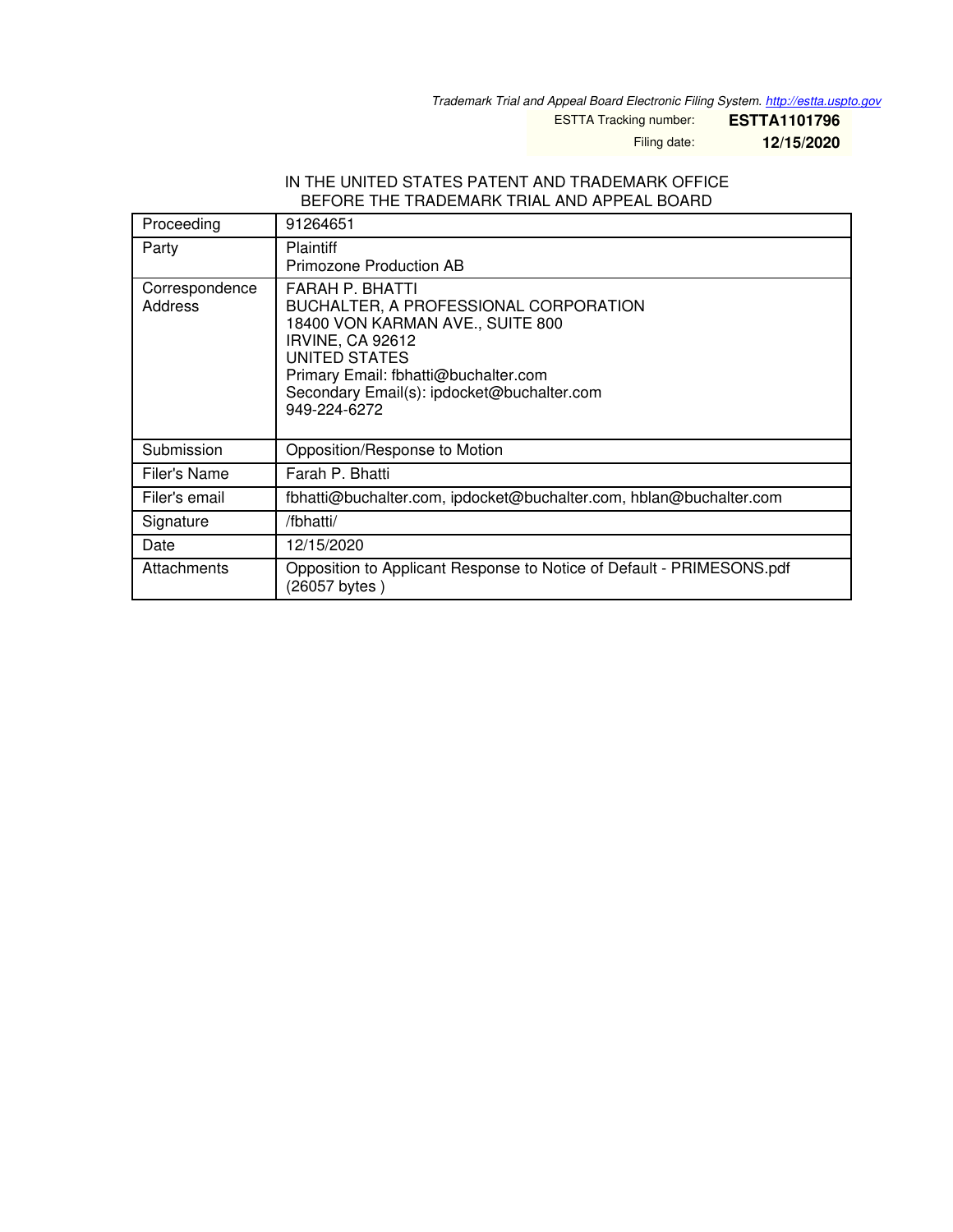### **IN THE UNITED STATES PATENT AND TRADEMARK OFFICE BEFORE THE TRADEMARK TRIAL AND APPEAL BOARD**

| Primozone Production AB,                                 |                         |
|----------------------------------------------------------|-------------------------|
| Opposer,                                                 | Opposition No. 91264651 |
| VS.                                                      | Serial No. 79/263177    |
| Nivika Ankur Agarwal Trading As Primesons<br>Individual, | Mark: PRIMESONS         |
| Applicant.                                               |                         |

UNITED STATES PATENT AND TRADEMARK OFFICE Trademark Trial and Appeal Board P.O. Box 1451 Alexandria, VA 22313-1451

### **OPPOSITION TO APPLICANT'S RESPONSE TO A NOTICE OF DEFAULT**

 Opposer Primozone Production AB ("Opposer") opposes Nivika Ankur Agarwal Trading As Primesons ("Applicant') Response to a Notice of Default and for leave to file a late answer (the "Motion"). As discussed herein, Applicant has failed to show good cause to allow the Trademark Trial and Appeal Board to set aside the Notice of Default pursuant to Fed.R.Civ.P 55(c) and TBMP §312.02 and has misrepresented the status of the United States Patent and Trademark Office Operations during this time period in its Motion. Opposer thus requests that the Motion be denied, and default judgment be entered.

## **Background**

 The parties, through their European counsel, have been engaged in negotiations. However, the parties, contrary to Applicant's assertions, did not have a "possible settlement."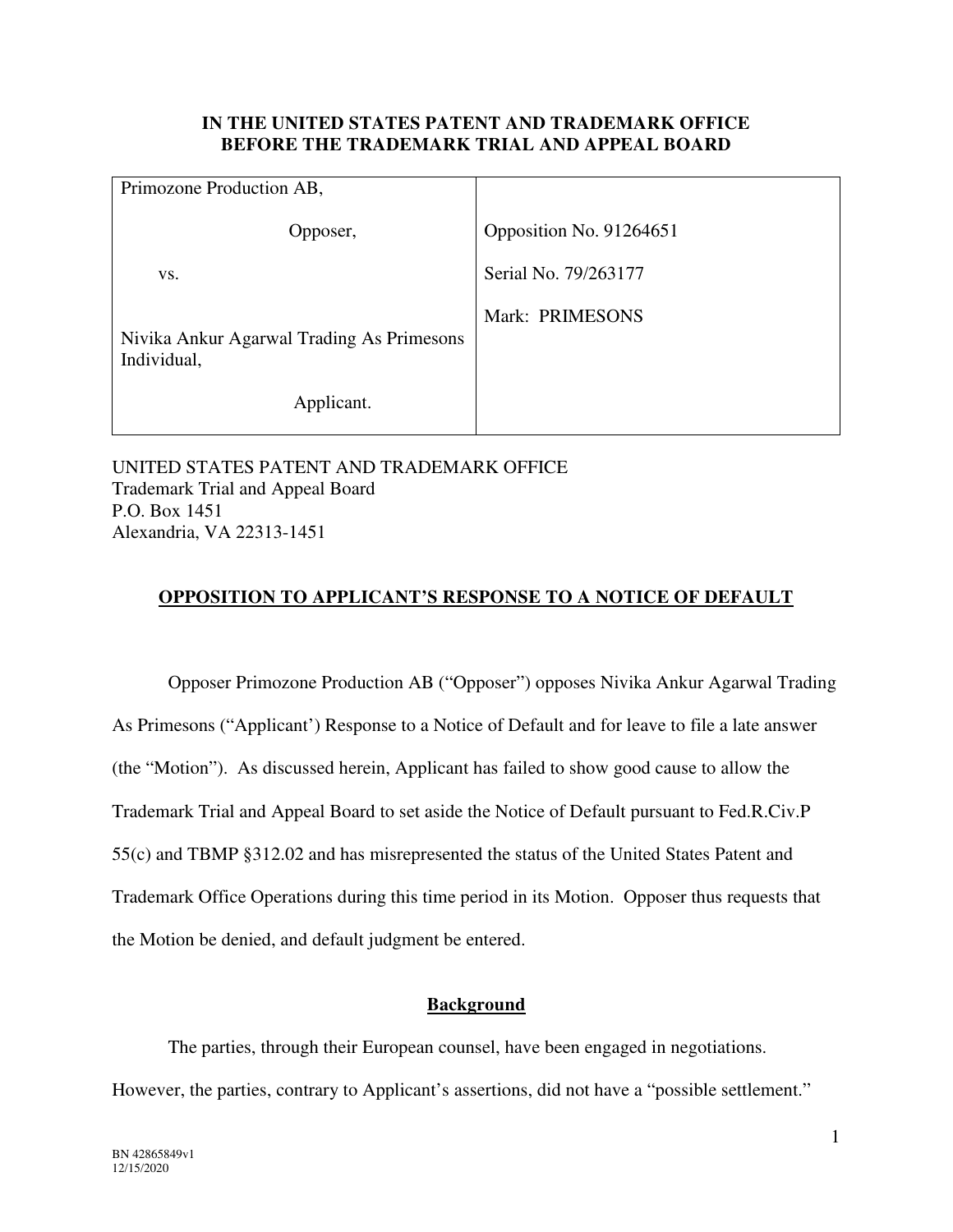Rather, the parties continue to negotiate. European counsel was guiding Applicant in the negotiations and should have been aware of the U.S. opposition that had been filed by Opposer in the U.S. The fact that the parties were negotiating does not excuse Applicant's obligation to file an Answer in the U.S. as the settlement negotiations themselves do not toll the opposition deadlines.

#### **Applicant Has Failed to Show Good Cause**

 An entry of default may be set aside upon a showing of good cause. Fed.R.Civ.P.55(c); TBMP §312.02. Applicant, however, has failed to meet even this low standard. *See DeLorme Publishing Co. v. Eartha's Inc.*, 60 USPQ2d 1222, 1224 (TTAB 2000) (although no prejudice to opposer was shown, and while meritorious defense was shown, Board granted motion for default judgment where applicant filed its answer six months late).

Applicant has not claimed that service was improper or that it did not receive notice of the Opposition, nor has Applicant asserted any excuse that courts commonly accept as a showing of "good cause." Applicant was aware of the October 19, 2020 deadline to file an Answer but did not file an answer believing that ongoing negotiations with Opposer did not require such a filing. This was an incorrect legal conclusion on the part of Applicant and is not an excuse to not timely file an Answer. In other words, this was not "good cause."

Moreover, Applicant claims that its business was impacted by COVID-19 and cites the worldwide case numbers and deaths to justify its lack of filing a response. Opposer notes that even with the COVID-19 situation, Applicant was engaged in settlement discussions with Opposer and was actively participating in the same so there was no real disruption to Applicant's business. Moreover, Applicant claims that the "Federal and State governments have engaged in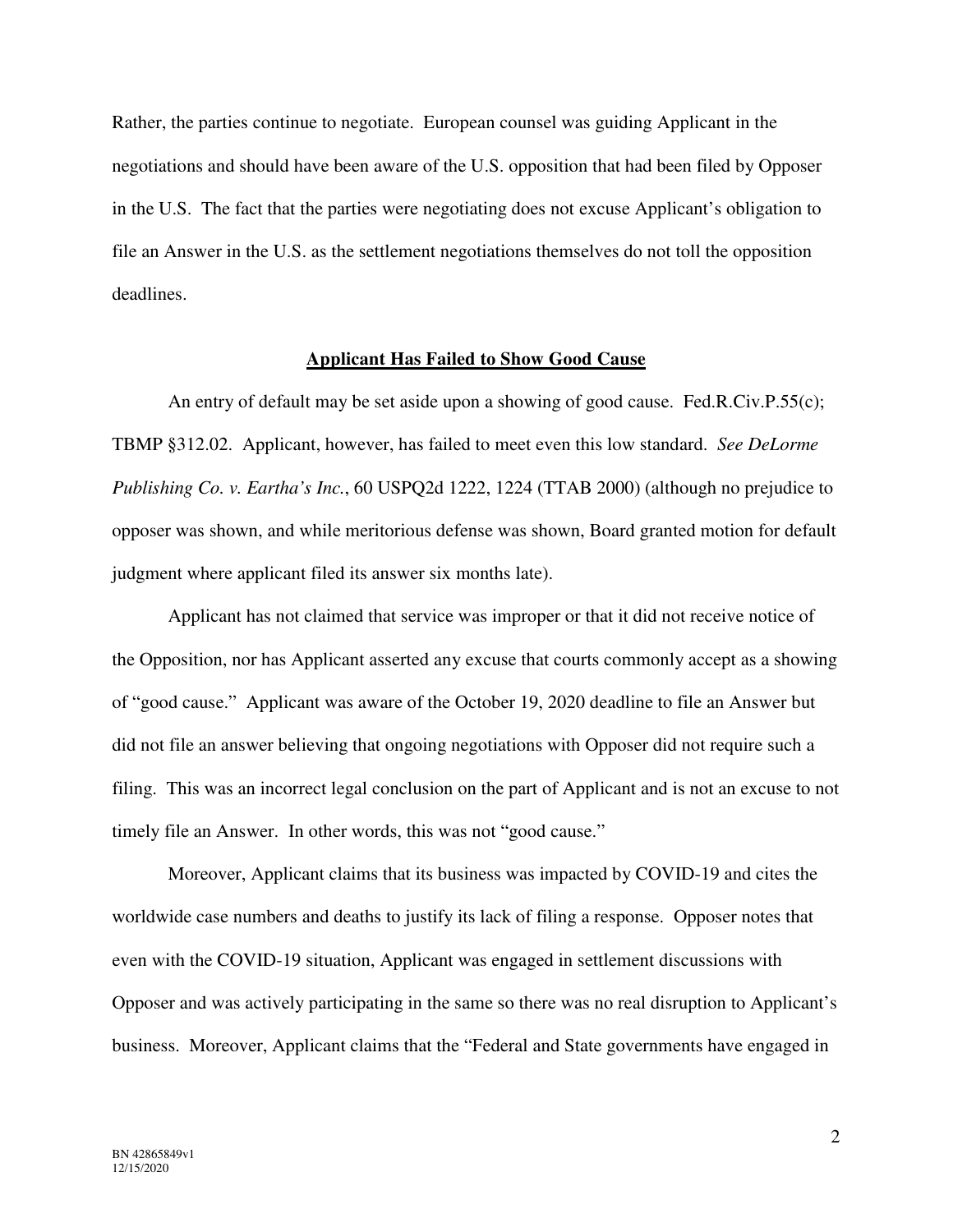rolling shutdowns of the economy, which has prevented people from working….Courts have also been closed across the country, and deadlines postponed by months, including for the USPTO."

 Opposer notes that while COVID-19 has impacted several sectors and businesses, it has not impacted the USPTO or the deadlines set forth by the Trademark Trial and Appeal Board. In fact, all deadlines for the USPTO have remained the same and the USPTO has not shut down its operations during this time. Applicant's claim that the USPTO has postponed deadlines is false, and does not justify or provide "good cause" for Applicant's late filing. If Applicant's business had indeed shut down, it would not have continued its negotiations with Opposer during this time.

Applicant's excuse that it did not file an Answer because it was in negotiations with Opposer and due to the supposed postponement of deadlines by the USPTO is analogous to the Applicant's failed excuse in *DeLorme* that it thought the opposer's filing was incomplete. As the Board said in that instance, "at the very least, [the applicant] could have contacted the Board…by telephone or in writing to inquire" about the issue. *DeLorme* at 1223 (emphasis in original). In this instance, Applicant could have contacted the Board if it believed that the deadlines had been postponed to confirm the response dates. However, here, Applicant willfully and intentionally failed to respond on time as is set forth in its Motion and is now asking the Board to consider its excuses, which do not show "good cause" in order to have the Board accept its answer.

Here, it is obvious that Applicant's failure to timely file an answer was a result of willful conduct and/or gross neglect. Applicant cites *Fred Hayman Beverly Hills, Inc. v. Jacques Bernier, Inc.*, 221 USPQ2d 1556, 1557 (TTAB 1991) stating that applicant's counsel had prepared an answer which had been reviewed by the Applicant but counsel inadvertently failed

3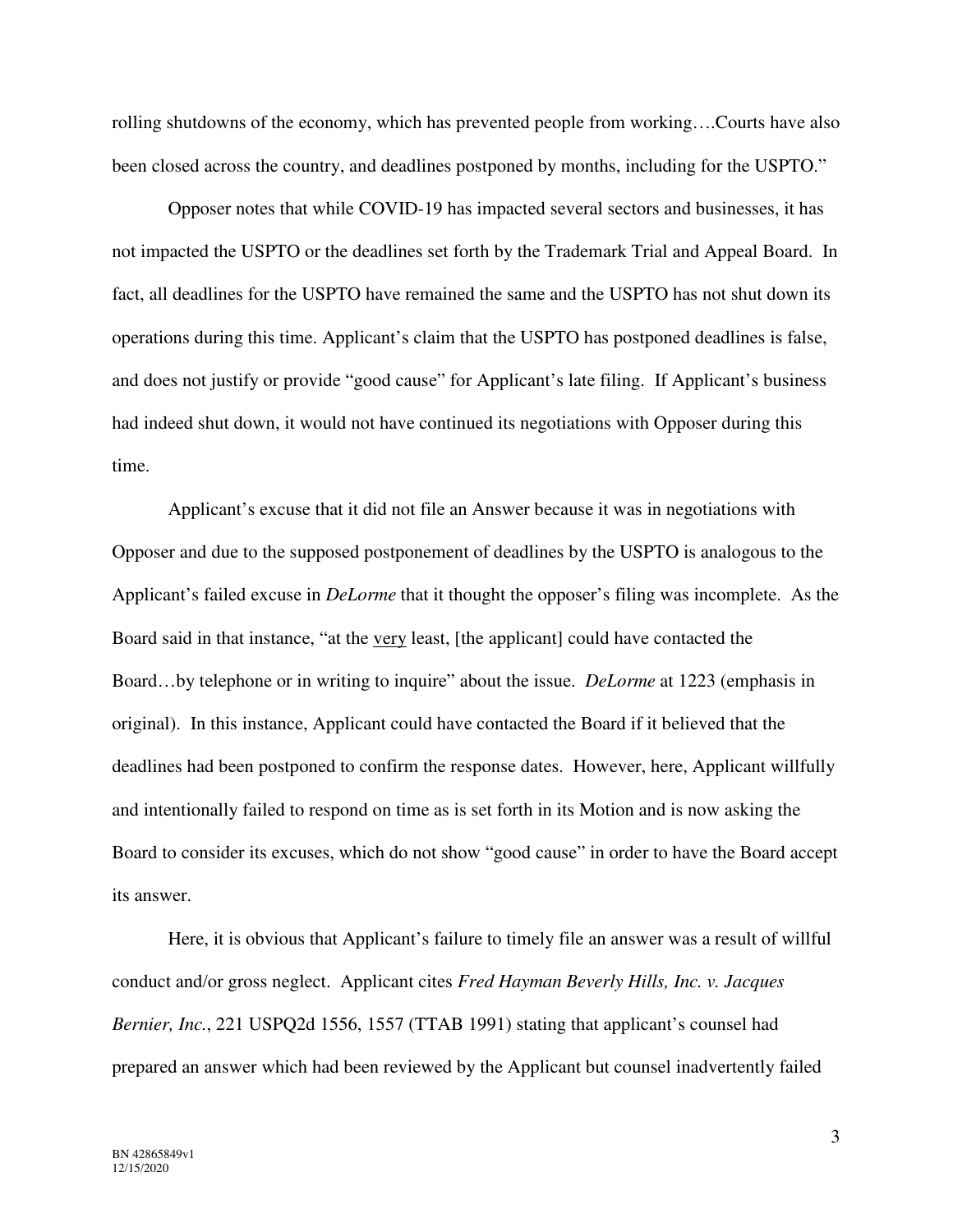to file it. Citing this case is irrelevant – these are not the facts of the instant case. Here, Applicant was clearly aware of the deadline. Applicant took no steps to prepare and timely file an Answer. Instead, Applicant would like the Board to believe that even though it was negotiating with Opposer's counsel in Europe, it was affected by COVID-19 in a manner that prevented it from somehow responding to the U.S. opposition, even though the USPTO was not closed and did not postpone any deadlines. Applicant's conduct with either willful or gross neglect. It appears that Applicant is playing games and thus Opposer believes that it will be prejudiced by the granting of the Motion as Applicant will use the U.S. opposition to lengthen any potential settlement discussions between the parties.

The facts do not support a conclusion that Applicant has good cause to set aside default. Consequently, Opposer requests that the Motion be denied.

Date: December 15, 2020 Respectfully Submitted,

 $/$ fbhatti $/$  Farah P. Bhatti, Esq. Buchalter, a Professional Corporation 18400 Von Karman Ave., Suite 800 Irvine, CA 92612 Phone: (949) 224-6272 Email: [fbhatti@buchalter.com](mailto:fbhatti@buchalter.com) [ipdocket@buchalter.com](mailto:ipdocket@buchalter.com) 

> ATTORNEYS FOR OPPOSER **Primozone Production AB**